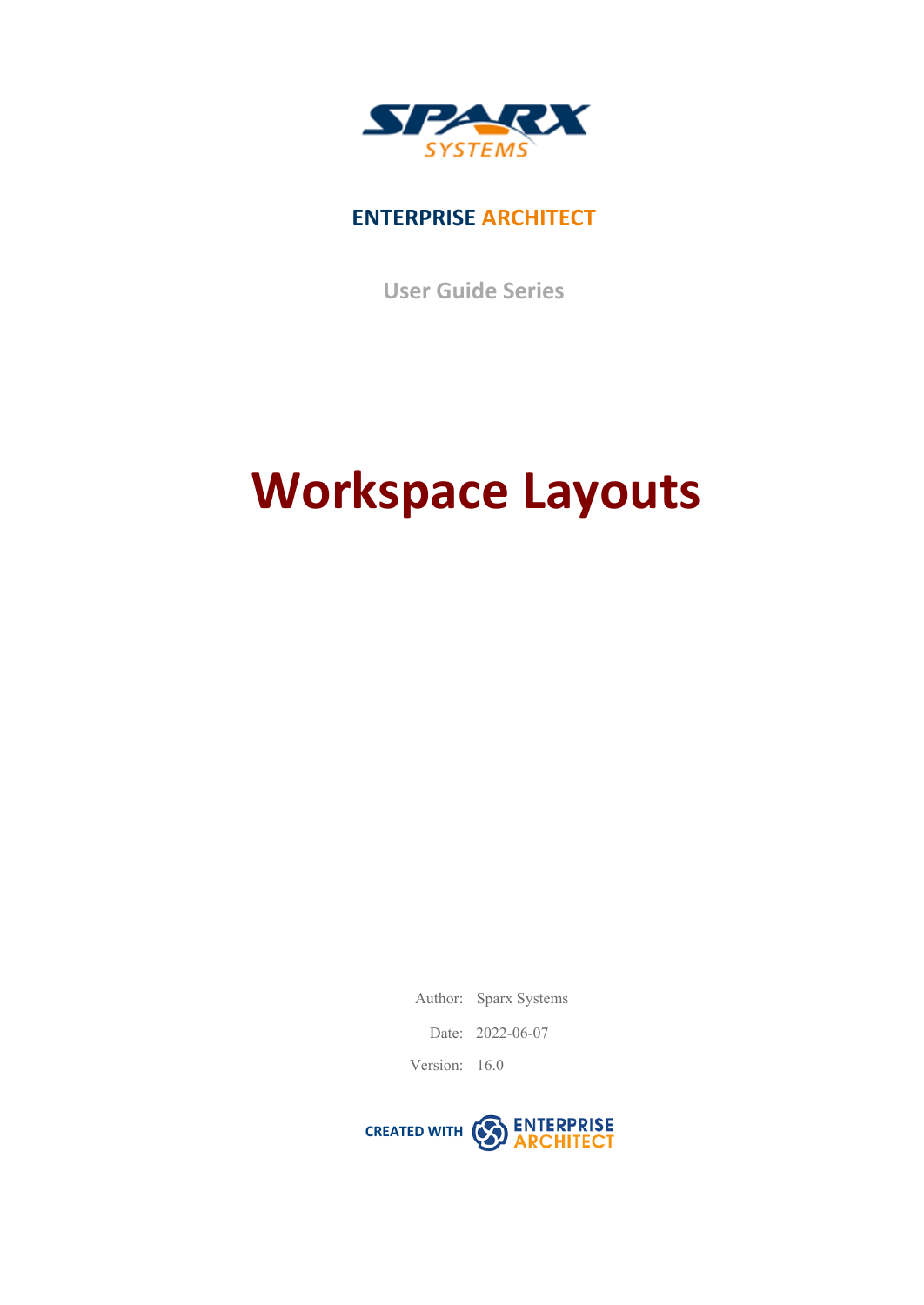## **Table of Contents**

 $\label{thm:1} \text{Workspace} \text{Layouts}_{\textit{1}} \text{1} \text{2} \text{3} \text{3}$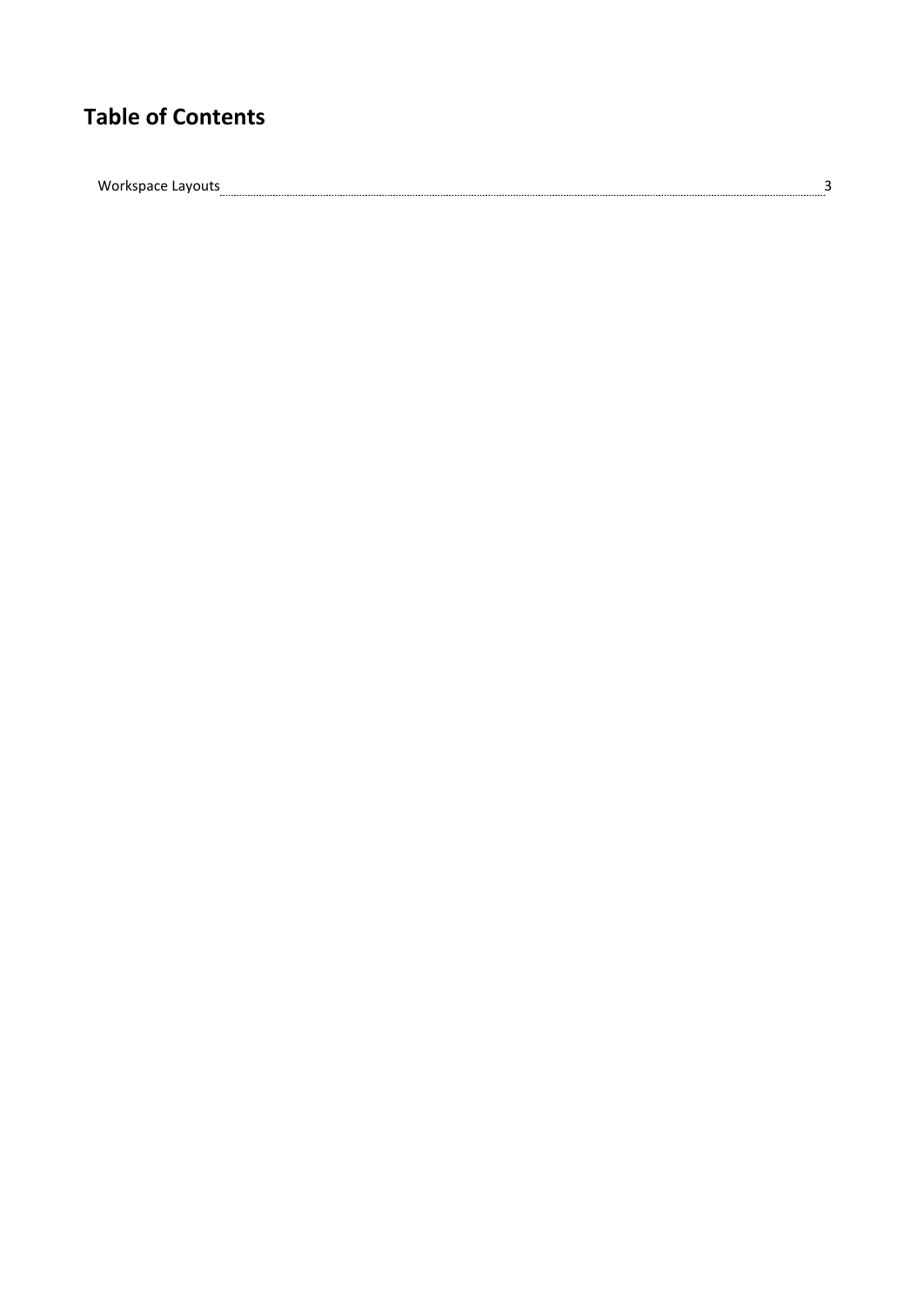## **Workspace Layouts**

As you perform work on your model you use various toolbars and windows; you will quite likely use the same toolbars and windows regularly, in an arrangement that suits the way in which you use the system. Rather than having to re-open and arrange these tools at the start of each work session, you can use either a predefined or a customized work environment or workspace.

Workspaces:

- · Automatically open and organize all the tools appropriate to an area of work such as Requirements Management, Code Engineering and Debugging
- Help a new user by:
	- Opening the tools that are appropriate to a task so that they can immediately get started, and
	- Showing the user what tools they should become familiar with for that area of work
- Help you switch rapidly to work environments for either successive or completely different areas of work
- Re-establish a work environment that you have accidentally or deliberately changed

To select, create and maintain workspaces you use the 'Workspaces' page of the 'Workspace Layout' dialog, which lists the currently-available system and user-defined layouts.

### **Access**

| Start > All Windows > Workspace > Select a Workspace<br>Ribbon |
|----------------------------------------------------------------|
|----------------------------------------------------------------|

### **Manage Layouts**

| <b>Task</b>             | <b>Description</b>                                                                                                                                                                          |
|-------------------------|---------------------------------------------------------------------------------------------------------------------------------------------------------------------------------------------|
| Change workspace layout | The 'Last Applied Workspace' field at the bottom of the 'Workspace Layout' dialog<br>identifies the layout last selected, before any changes you might have made.                           |
|                         | You can change the layout to:                                                                                                                                                               |
|                         | The original layout (as identified by the 'Last Applied Workspace' field),<br>$\epsilon$<br>discarding any changes you might have made                                                      |
|                         | One of the other named layouts, or<br>$\bullet$                                                                                                                                             |
|                         | A new named, customized layout, capturing the current screen layout and<br>$\bullet$<br>including any changes you have made to the previously-applied layout                                |
|                         | To change the layout in use, either:                                                                                                                                                        |
|                         | Click on the preferred layout name and on the Apply button, or<br>$\bullet$                                                                                                                 |
|                         | Double-click on the required layout name, or                                                                                                                                                |
|                         | Right-click on the layout name and select the 'Apply' option                                                                                                                                |
| Copy workspace layout   | Right-click on the layout name and select the 'Copy As New' option                                                                                                                          |
|                         | The 'Save Custom Workspace Layout' dialog displays.                                                                                                                                         |
|                         | In the 'Custom Workspace Layout' field, type a name for the layout. By selecting an<br>existing name you can change an existing layout to something different. Click on<br>the Save button. |